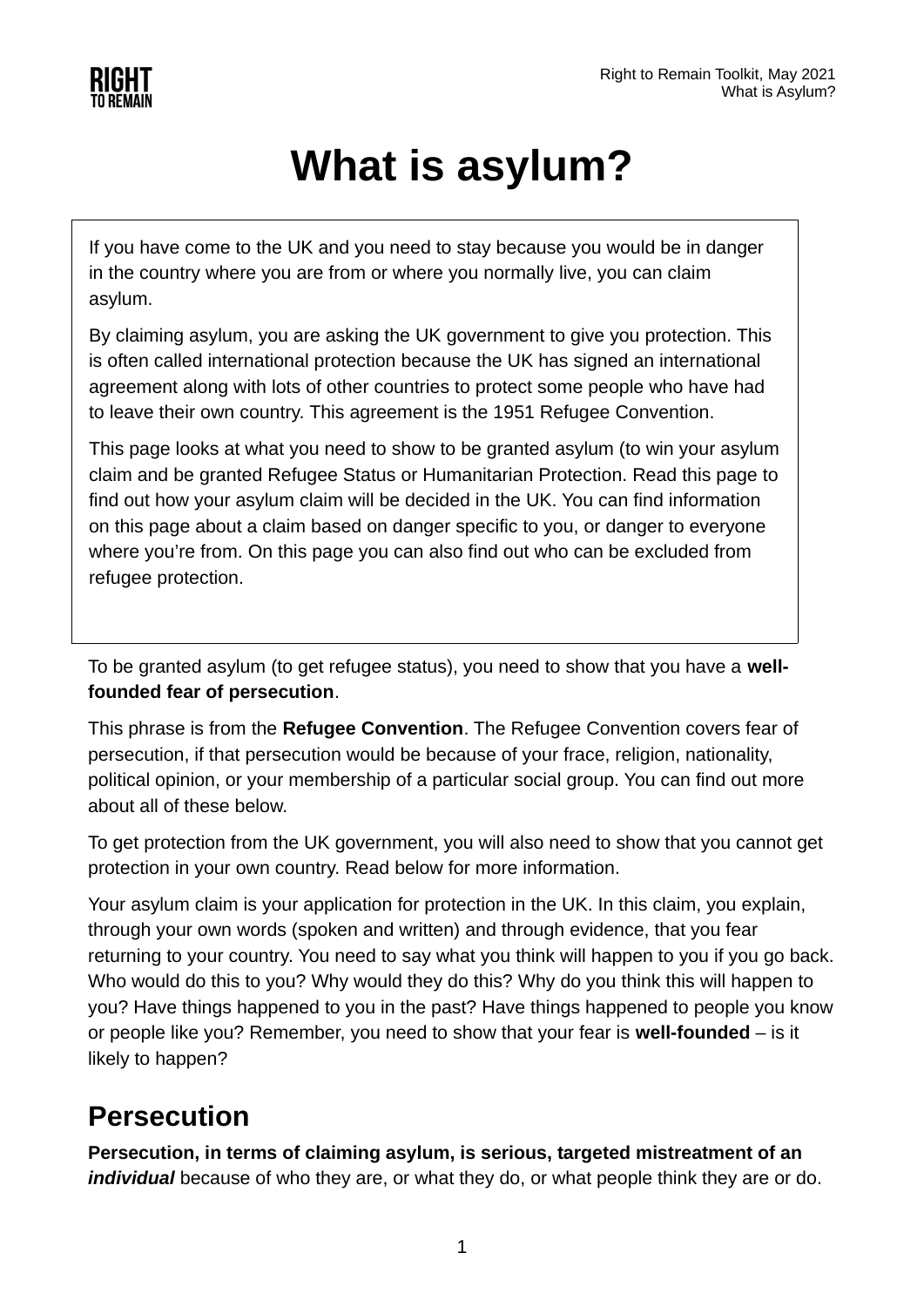

It is mistreatment of someone because of their **identity**.

The rules that the Home Office use to decide asylum claims say that persecution is an act that is sufficiently serious by its nature or repetition as to constitute a severe violation of a basic human right. Persecution could also be an **accumulation** of various measures which would make it sufficiently serious.

The rules say that an act of persecution could include (but there may be other actions that are not in this list):

- an act of physical or mental violence, including an act of sexual violence
- a legal, administrative, police, or judicial measure which in itself is discriminatory or which is implemented in a discriminatory manner
- prosecution or punishment which is disproportionate or discriminatory
- denial of judicial redress resulting in a disproportionate or discriminatory punishment
- prosecution or punishment for refusal to perform military service in a conflict, where performing military service would include crimes or acts falling within the grounds for exclusion (meaning a crime against peace, a war crime or a crime against humanity)

*Discrimination* is not the same as persecution, but if it is repeated or is very serious, it may then be considered persecution.

Many people seeking safety in the UK are fleeing war and widespread violence rather than individual persecution because of their identity. If the risk to you isn't specific persecution, you may be considered for a different kind of protection. See "Widespread harm" section below.

### **Well-founded fear**

To succeed in your asylum claim, you need to show that you have a "well-founded fear" of persecution if you were returned to your home country. This means you do not need to show that the persecution would definitely happen, but that there is a **real risk** it could happen.

Having been persecuted in the past does not necessarily mean you will get refugee status. You need to show there is a **future** risk.

To show this fear is well-founded, you will need to provide **evidence**.

#### *Also read: the Evidence page of this guide*

The evidence that everyone has is their story – what has happened to you, what have you been threatened with, what has happened to your family/colleagues/people you know. Do these things mean you are at risk? Why did you leave? Why can't you go back?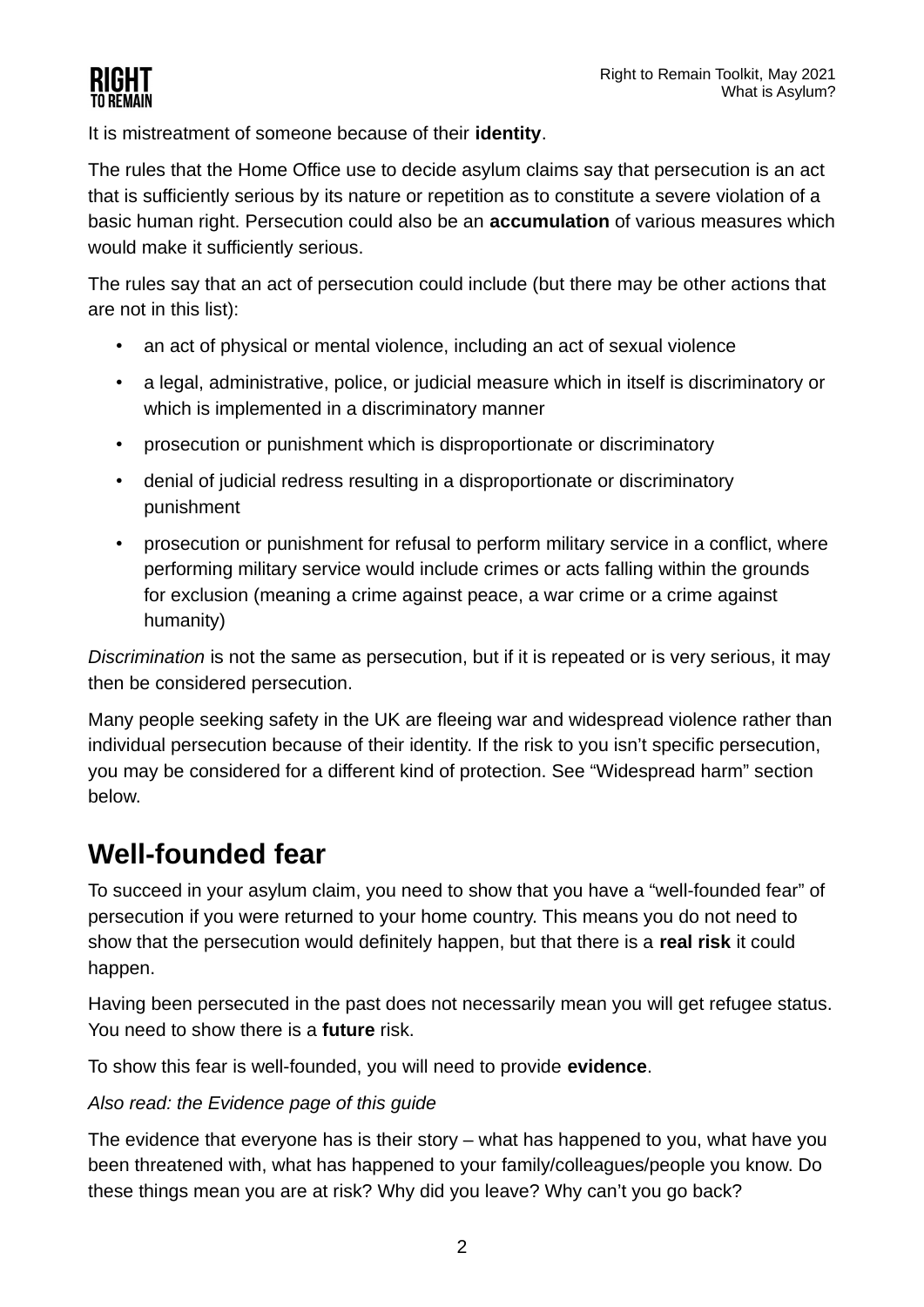

In many people's cases the UK Home Office, will not believe your story. If you are able to go to court and appeal the Home Office refusal of your claim, the judge may also not believe your story.

Try and obtain other evidence to support your story. You should not wait for the Home Office or courts to say they do not believe you before you try and get evidence to support what you have said.

Are there witnesses to things that happened to you? Have you got documents that prove any part of your story? These might include arrest warrants, court documents, letters from friends/organisations showing you are in danger. Is there newspaper coverage of an event you are talking about? Are there human rights reports that show the situation in your country is like you say it is?



#### **Grounds for an asylum claim**

To qualify for refugee status, you need to show you have been persecuted or will be persecuted because of one of the Refugee Convention grounds. These grounds are:

- race
- religion
- nationality
- political opinion
- membership of a particular social group (this is explained below).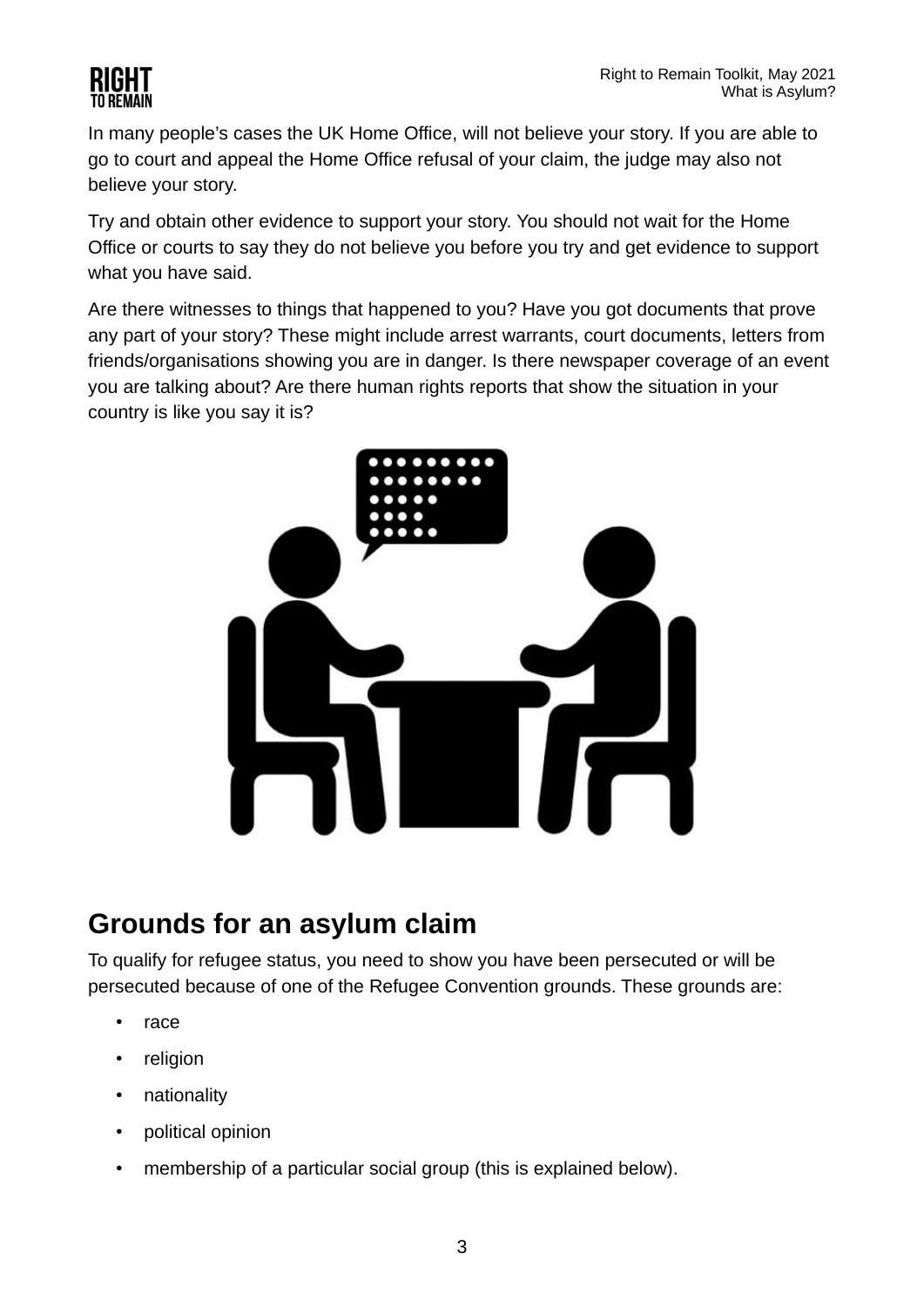

You do not need to specify or say in legal language which of these Refugee Convention grounds you are applying under. Your case may actually come under more than one of these grounds. You tell the Home Office your reasons for fleeing, and they then consider which grounds this comes under. If you feel you have been refused because they applied the wrong grounds, this could be challenged.

You may be at risk of persecution because of **imputed identity or beliefs**. This means what people think you are or do. What people think you are, or do, could put you at risk of persecution even if it's not true.

For example, if your local community thinks or says you are a Christian or an atheist, this may put you in danger even if you are not actually a Christian or atheist. If your family and neighbours believe you are gay or lesbian, you might be at risk even if you are not gay/lesbian. You may not actually be a member of an at-risk political group, but someone might spread rumours that you are, to try and get you in trouble.

Imputed beliefs might be a factor if a family member or friend is politically active or a member of a religious minority, and it is assumed you also hold these beliefs.

Imputed beliefs may be assumed because of where you live, the job you do, and many other things outside of your control.

#### **Particular social group**

Particular social group is the most complicated area of the Refugee Convention grounds. This is because it is quite vague and can cover a variety of situations. This category is reliant on previous cases that have been used to define how the law should be applied or understood.

**Gender** and **sexuality** are not distinct Refugee Convention grounds but come under particular social group. Gender as a particular social group needs to be more narrowly defined than just "being a woman" or "being a man". A certain category of women or men who face gender-specific persecution may fall under this category, such as "women at risk of domestic violence in Pakistan".

The category of particular social group is particularly important when dealing with nonstate actors of persecution (see below). This is because in these situations, the Home Office often say that you may be in danger, but not for a Refugee Convention reason. This would mean that the UK has no obligation to offer protection. This may include gang violence, blood feuds and other communal disputes.

#### **Who are you at risk from?**

You may fear persecution from the state and/or its agents such as the army or the police. If this is the case, it is fairly clear why you would be "unable or unwilling" to seek protection from the state, to use the words of the Refugee Convention.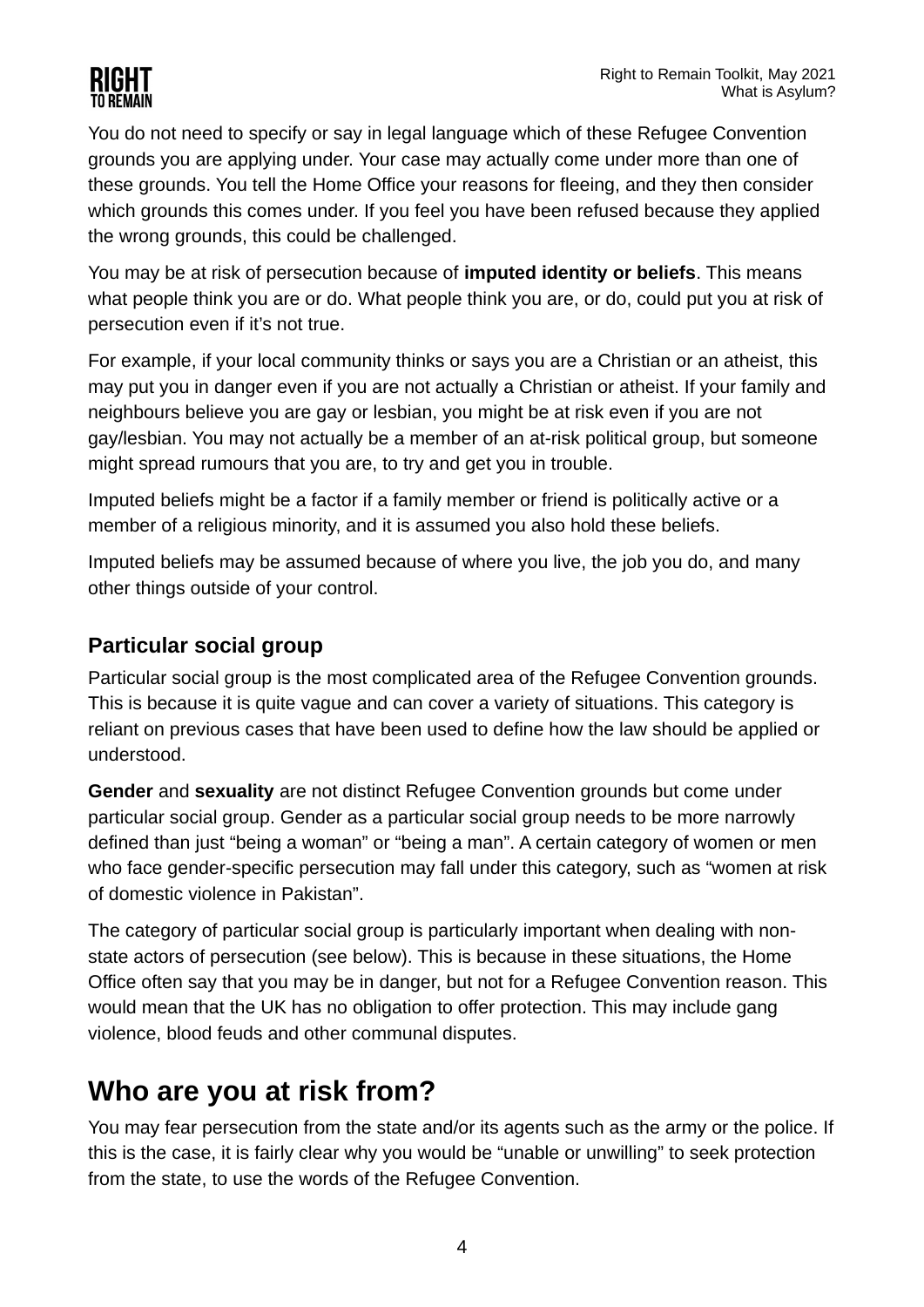You may fear persecution from people that aren't officially recognised as the state, but are in effective control of a country or part of the country. Examples of this in recent years could be Al-Shabaab in areas of Somalia, or ISIS in Iraq. Again, it should be fairly easy to explain why you cannot get protection from the "state" in these circumstances.

Persecution might also come from **"non-state actors"**, such as a member of your family or community, a gang, religious or political opponents.

To qualify for Refugee Status because you fear persecution from a non-state actor, you must show that you **cannot be protected from this persecution by the state**. This may be because there is **no protection available** from your government, or it may be that asking for protection would put you in danger

## **Internal relocation**

Another factor that will be considered when deciding if you need protection in the UK is whether there is somewhere else in your country you could go and be safe.

The Home Office may accept that you would be at risk in your home region of Afghanistan but argue that you would be safe if you relocated to the capital Kabul. Or they may accept that you may be at risk of persecution because of your clan identity in the capital Mogadishu, but argue that you would be safe in Somaliland because your clan has protection from a majority clan there.

To show that internal relocation is not going to protect you, you would either need to prove that the risk you face would follow you to where you were relocated (e.g. you would be tracked down by those trying to harm you), or that you may be safe from persecution but other risks would present themselves.

This may be because you have no family or social networks in the place it is being suggested you could internally relocate to, and could not safely begin a new life there. Economic and social factors should be considered here – would you be able to make a living if you didn't know anyone and had no social, religious or ethnic connections? If you couldn't make a living, what would happen to you?

The Home Office (and the courts, if you appeal) will consider whether asking you to relocate within your country would be "*unduly harsh"*.

### **Widespread violence**

Refugee Status should be granted if you can show you are at risk of serious, targeted mistreatment of an individual because of who you are, or what you do, or what people think you are or do. If you are fleeing war or violence that is harming or could harm many people – not you specifically – you may not qualify for Refugee Status.

You may, instead, have your case decided under a different part of the Refugee Convention that provides protection in a situation of a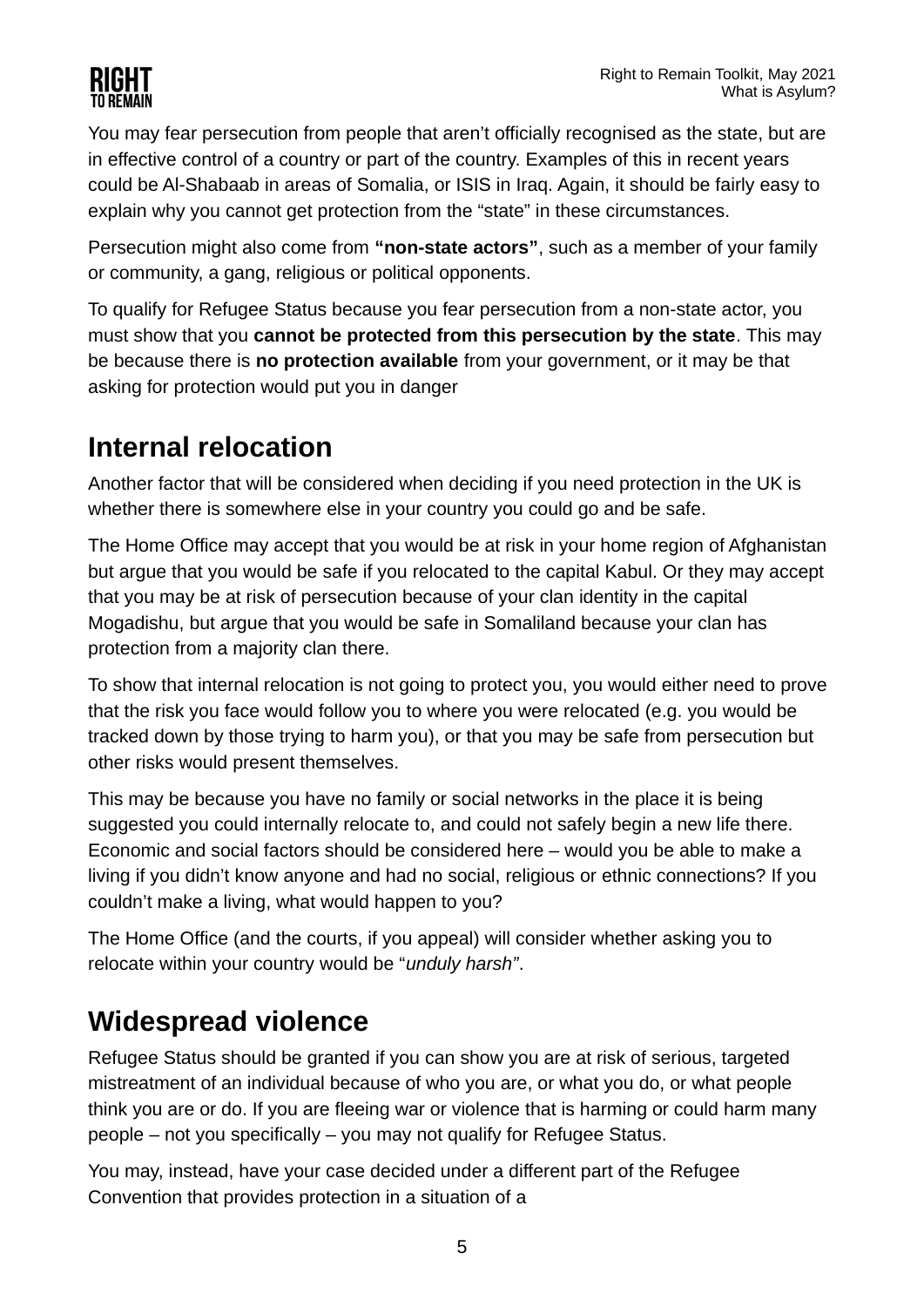

*"serious and individual threat to a civilian's life or person by reason of indiscriminate violence in situations of international or internal armed conflict."*

This includes situations where civilians are at serious risk simply by being present in a place of armed conflict or where other indiscriminate violence is widespread.

Very few situations have been ruled to meet this definition, but if they do then Humanitarian Protection may be granted.

#### **How the Home Office decides asylum claims**

When you claim asylum, the Home Office will consider what you say in your screening interview, your preliminary information questionnaire if you submit one, and your bigger substantive interview.

They will use this information to decide if they think you have a well-founded fear of persecution (or more widespread violence). They will decide if that persecution falls under one of the Refugee Convention grounds. They will also consider whether you could be protected from harm by your own government, or whether you could live somewhere else in your country to be safe.

As well as looking at the records of your interviews and any statements or evidence you give to them, the Home Office will use their own guidance documents about your country to make their decision.

#### **Evidence to support an asylum claim**

At the early stages of an asylum claim, your evidence may just be your testimony (your story) about what has happened to you and/or what you think may happen, and why that means it is not safe to return to your country.

You may also have evidence in the form of documents that you want to give to the Home Office (and later the courts, if you are appealing a refual).

If you are going to submit documents, make sure you know where they came from. Who sent them to you? How did they get them? If posted to you, keep the envelope they came in and any other proof of postage. Wherever possible, you need to submit original documents, not photocopies or scans. If they are in a language other than English, you (or your lawyer, if you have one) will need to get a formal translation.

Never submit documents if you are not sure they are genuine – this could seriously damage your case. If possible, your lawyer should get an expert on your country/reason for claiming asylum to comment on whether they are genuine. This is because the Home Office often say that documentary evidence is fake.

In addition to documentary evidence specific to your case, general information about the